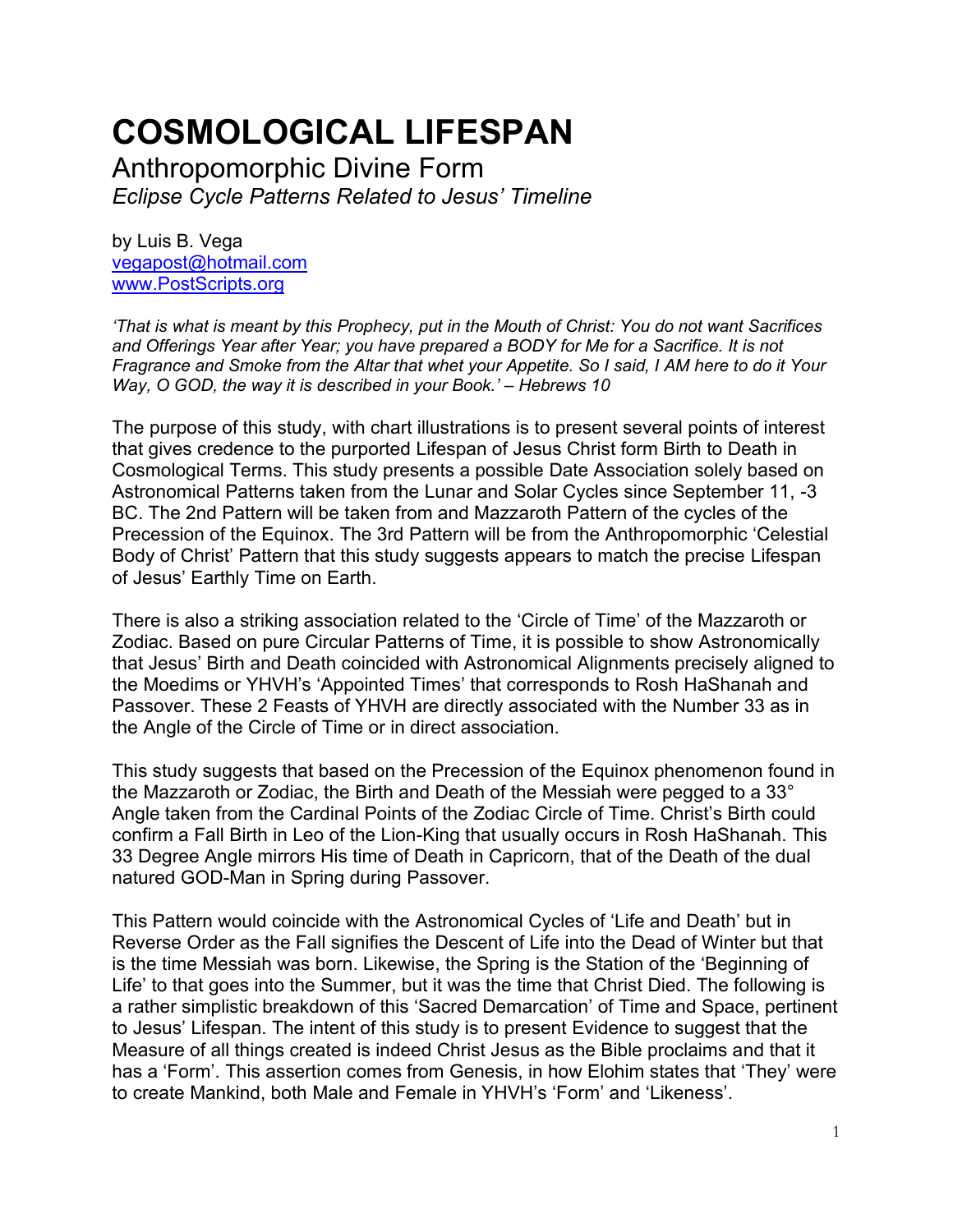# **Anthropomorphic Lifespan of Christ**

Thus, Jesus Christ is the 'Measure' of Man, the Earth, the Solar System, the Galaxy, and the Universe; all that is Seen and Unseen. The Bible states that He, Jesus Christ is the Creator, GOD the Son who made All Things by Him and for Him, Invisible and Visible. This illustration suggests that even Christ's Lifespan was proportioned to that of the Divine Man or the Corporal Form. Moreover, this Anthropomorphic Form that is set against the timeline of Jesus' speculated Earthly Lifespan is in phi ratio relationship to Key Events during Jesus' Lifespan on Earth, i.e., from purported Date of Birth, Bar Mitzvah, Baptism and Burial.

*Beginning of the Death Cycle: September 11, -3 AD @ 33° BIRTH*

*Beginning of Life Cycle: April 14, 32 AD @ 33° DEATH*

*'Now I rejoice in what I am suffering for you, and I fill up in my Flesh what is still lacking in regard to Christ's Afflictions, for the sake of His Body, which is the Church'. -Colossians 1:24*

As it pertains to Jesus' Lifespan, it is not just some Random Time lived out to an arbitrary Age or Martyrdom. It appears that Jesus' Lifespan was pegged to Celestial Cycles of Planetary Alignments. One such phenomena are the 'Bookend' Stars of Jacob as discovered by John Webb. They occurred just before and after Jesus' Life. Such an Anthropomorphic Form in-between such Celestial Bookmarks could suggest that a Divine Pattern, as in a Facsimile was a 'Copy' of the Divine Blueprint of YHVH's 'Form' in Heaven that is proportioned to the Human Form.

This suggests that a Body is perhaps fashioned or incorporated into All Things and in phi ratio measurements found in All Things. This study also suggests that such Celestial Anthropomorphic Proportions are a reflection of YHVH's Glory or 'Being' that is also seen of Earth. This Divine Pattern would include the Human Body itself, the layout of Jerusalem with the Pattern to its Gates, the Tabernacle, the Temple Mount, the Temple, and His Bride. This phi ratio is seen incorporated in Nature and even in Human Architectural Layouts, etc.

Thus, based on these amazing Mathematical Correspondences, Measurements and Proportions, it appears that such Models presented in this study are but a true Reflection of the Divine Form found in Jesus. And that Christ's Lifespan thus, also appears to approximate the Proportion of the Anthropomorphic Relationships. To reiterate, this study suggests then that the Cosmic Body proportion directly related to Jesus' major events of His life on Earth; His Birth, Bar Mitzvah, Baptism and Burial. The Anthropomorphic Man Pattern was even incorporated onto Solomon's Temple as a Model of a Man's Body has the φ phi or the Golden Ratio Proportions.

| 1) Holy of Holies | = Head      |
|-------------------|-------------|
| 2) Holies         | = Mid-Frame |
| 3) Inner Court    | $=$ Legs    |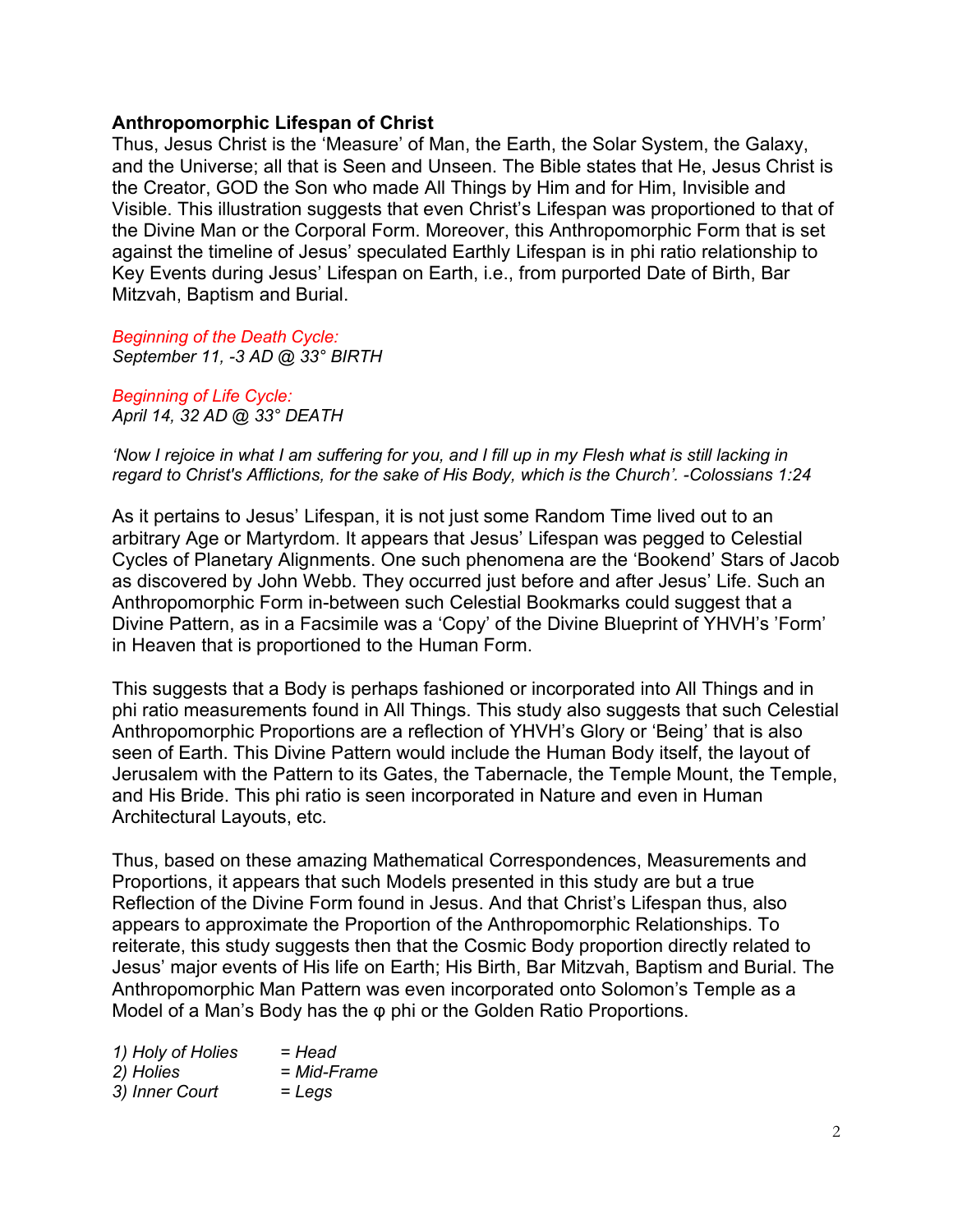## **Anthropomorphic Lifespan of Christ's Body Pattern**

Moreover, there exists an Accompanying Mystery that is related to His Church that is also being built as Eve was to Adam to compliment this Body. It is a Mystery as is His Hypostatic Union that combines the true essence of YHVH and Man in one Body. The Bible refers to His Bride that He is currently nearing completion. It is Jesus' 'Body' composed of individual 'Living Stones', which are fellow Believers in Jesus. This Model of the Divine Proportions of Christ's Body can also thus be correlated to the History and Stages of the Church Age, for example as it is for the Temple of Solomon.

For example, the 1st Church of the 7 in the Book of Revelation would correspond to the Head. Laodicea would be the Terminal End-Points of the Feet. The Bible states that the Church is Christ's 'Body' in that all the true Followers of Christ Jesus collectively throughout the Church Age have been specifically privileged to be part of this Mysterious 'Body' of Christ that is about to be Resurrected and Raptured to meet the Groom in the Air. At that point, the individual Physical Bodies of Believers are to be Metamorphosized into Eternal Bodies.

*Bookend Star of Jacob -A Hexagram Planetary Alignment. -March -5 BC. -About 3.5 years from triple Conjunctions of Jupiter with Venus.*

*Birth -in phi ratio of Time to the Age of Accountability at Age 13.*

#### *Bar Mitzvah*

*-About 20 Years of seclusion from Bar Mitzvah to Baptism. -Bookend Star of Jacob Hexagram Planetary Alignment in ~March/April 28 AD -About 3.5 Years or 1260 days*

*Baptism*

*-About a 3.5 Year Long Ministry* 

#### *Betrayal & Burial*

*-Death at Golgotha -Resurrection and Rapture -Building Wife from Church -As Living Stones His Body*

The new Resurrected Physical Body's of Believers will be of Light, pure Indestructible Energy that are able to inhabit Eternity and enter the Portals of Glory where Jesus has summonsed the Bride from. Jesus will meet His Bride halfway to usher her back into the Father's House until the 'Indignation' and Wrath passes on the Earth thereafter. This study recognizes that within Christianity, there exists a discrepancy about what actually constitutes the Bride of Christ vs. the Church. Some adamantly believe that the Bride of Christ is not the Church, all encompassing. Others assert that it is a sort of Subset with the Church and based on maintaining Faithfulness, to qualify for the Rapture as a Reward, etc.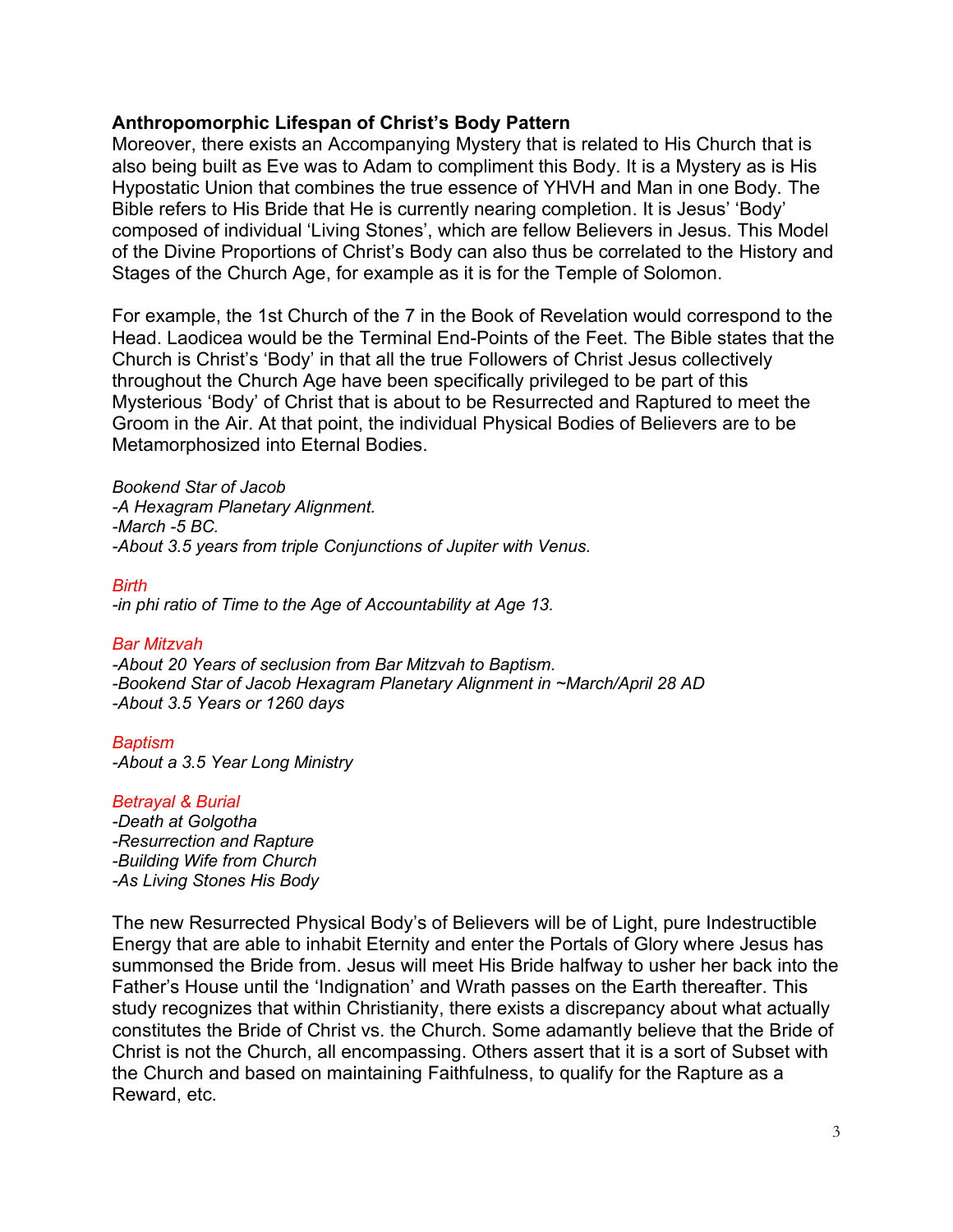# **Body Which is His Church**

Then there are those that speculate that they are one in the same but are referred to by distinct Labels or Categories. One fact is without dispute, the Bible is clear that the Body of Christ is the Church per Colossians 1:24. Although the label, 'Bride of Christ' is not directly mentioned in the Bible like the Trinity, John in Revelator specifically alludes to the New Jerusalem as a type of the Bride of the Lamb. Of that City, John described it as 'A Bride adorned for her Husband'. Paul does however allude to a Bride that is to be Presented and Finished at the End of her Royal Commission. The Lamb is Christ as identified by John in the Allegories to include the Conquering Lion as well, as the Lamb that characterized and will, Christ's 2 Dispositions, Missions and Advents.

The Bible asserts that the City or 'Bride' is being built from the ground up, upon the Foundation of Christ, the Apostle, etc. It constitutes those Living Stones within the framework of the Church since Pentecost of the 1st Century. This 'Cosmic City' or 'Bride' that it to come out of Heaven at the End of the Millennial Kingdom is encompassed with the very Throne of YHVH. This City, as a Bride 'Coming down from Heaven' is eclipsed by the Throne of the Lamb that will be situated in the Midst of the City. It will be a Restored Eden and as it was with the Ark of the Covenant within the Tabernacle of Moses and Temple of Solomon, but without a Veil of Separation.

The word 'Church' is thus, on one level a Euphemism of the collective 'Body' of Believers that constitutes an Assembly of People since Pentecost. People are presently being called-out to be separated or 'Holy' from the World. It is a special constitution of those Disciples since Pentecost that have lived until the Rapture of the Bride. The Bride is the mystery. This is as good as an Explanation as it gets until Glory and perhaps all will be comprehensible and/or understood. The Apostle Paul rightly attempted to disclose this Mystery of the Bride of Christ, the Church Age and the Rapture.

He realized that literally, it will be at the 2nd coming of Christ when Jesus is coming back with His Bride to set-up the Millennial Kingdom on Earth. Yet both will be 'coming down' from Heaven as 'One' by way of the New Jerusalem to complement the New Earth and New Heaven at the end of the Millennial Kingdom. As the 'Body' of Christ on a Cosmic Scale is a Mystery to explain. It is though, based on the Divine Metaphor of Christ's literal Glorified Body of Flesh. So too is the 'Church' then depicted by John as a City. Part of the confusion is that the term 'Church' has to be understood in its contextual frame of reference. Church just means a 'Called-Out' Assembly of People.

Thus, this is why the Epistles call the Throng of Multitudes that came out of Egypt during the Exodus, as the 'Church in the Wilderness' or an 'Army' as YHVH called and saw the Israelites as. It was a foreshadowing of the New Testament Church, a direct parallel and mirror of what constituted the Body of Christ during the present Church Age Time. As it is today, during this Special Dispensation, the Church Age is in-between Daniel's 69th and 70th Prophetic Week of Years. The present Church Body of Christ is not a Building, but of the Saints who gather together. Such a Gathering of Saints could be in a Physical Building or a Home. This was the Pattern after the resurrection of Christ, who rose in bodily form, not spiritually as False Doctrines and Religions teach.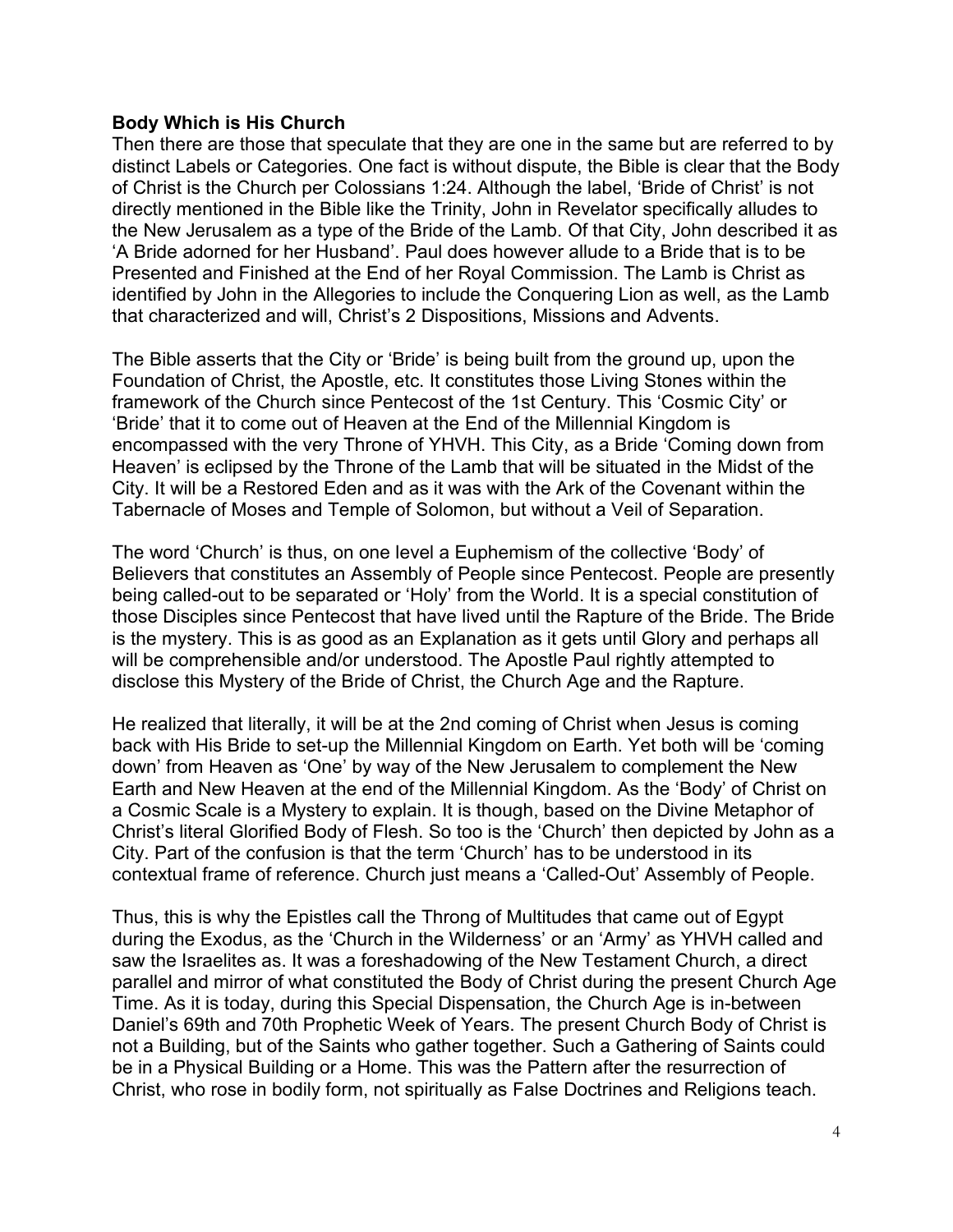# **Bride to Compliment Christ's Body**

The delineation of what is the Bride is answered as to when the Bride is constituted. To help with this differentiation, Jesus stated that 'The Law and Prophets were until John, the Baptist'. This statement is referencing that Jesus is the consummation of the Law and the Prophets come in the Flesh to fulfill the Law's Requirement, and the Prophecies of the Prophets. Jesus alluded that John was the Best Man along with the invited guests to witness the Bride be given to the Groom.

Thus, not only were these 2 conditions met in Christ and still to be at His 2nd Coming but a Mystery is also revealed, thanks to the Apostle Paul. Paul asserts that to him was given the Mystery of the Church and the calling from it of the Bride that was to be revealed in the Last Days. Of this Mystery Age, it is said that the Angels and Prophets of Old only had a glimmer of scope and perspective about it. This is what also has Israel taken aback in that for them, they cannot reconcile 'their' Messiah 'Marrying' a Gentile Bride. However, this is part of the Plan of YHVH to provoke them to Jealously. The Jews should understand that they themselves came from Gentiles, Abraham and that the Bloodline of the Messiah also has prominent Gentiles like Ruth and Rahab.

Currently, the Jews refuse such a notion despite numerous Old Testament accounts of how Personages like Joseph, the 2 Spies and Boaz took Gentile Wives and are in the very Blood Lineage of Messiah that came and is to come. Paul wrote in the Epistles that the Groom came looking for His Bride. The Marital Contract was 'Sealed' at the Last Supper. However, since the Jews, as a Nation rejected Jesus as the Groom, Jesus bestowed His Marriage Covenant to the Gentiles instead. Sadly Israel today still is longing for the Groom, but is going to 'Marry Another', not YHVH but the AntiChrist whom they will be accepted as the long awaited 'Groom' and in his Own Name.

Paul was given the Mystery of the Body of Christ, to reveal that the Father was to prepare a People, a 'Called-Out' Assembly that would constitute the Bride for His Son. This Dispensation of the Bride was then to be completed at the point of the Resurrection and Rapture of the Bride as a 'Body', a Temple completed. And that it complemented the Divine Form of Christ. She too, in some Spiritual Constitution. But for this to occur, Jesus had to pay for her Redemption with His own Blood. Jesus's Lifespan would lead to this End at Calvary. The Lifespan off Jesus was also patterned after the Statue that is associated with the Judgment that correlates to the end of the Jesus' Lifespan, an Altar. This was the pattern given to Nebuchadnezzar.

The Statue was about 4 World Luciferian Empires that would culminate with their destruction. It was be caused by a 'Stone' coming from Heaven to Judge. Who? The AntiChrist 'Image of the Beast'; Political, Religious and the Economic systems. In similar fashion, at the End of Jesus Christ's Lifespan, as a Metaphor, the Judgment of YHVH fell upon Christ at the Cross of Calvary, which is a fashioned like a Skull of Stone. The Divine Pattern of the Anthropomorphic Dimensions of Jesus' Lifespan are reminiscent of how Jacob rested his Head on a Stone. It was at that place that Jacob received Revelation. It is only at the Gate of Heaven, the House of YHVH that one is able to be Transformed from a Sinful 'Jacob' to a Prince of the LORD, Israel.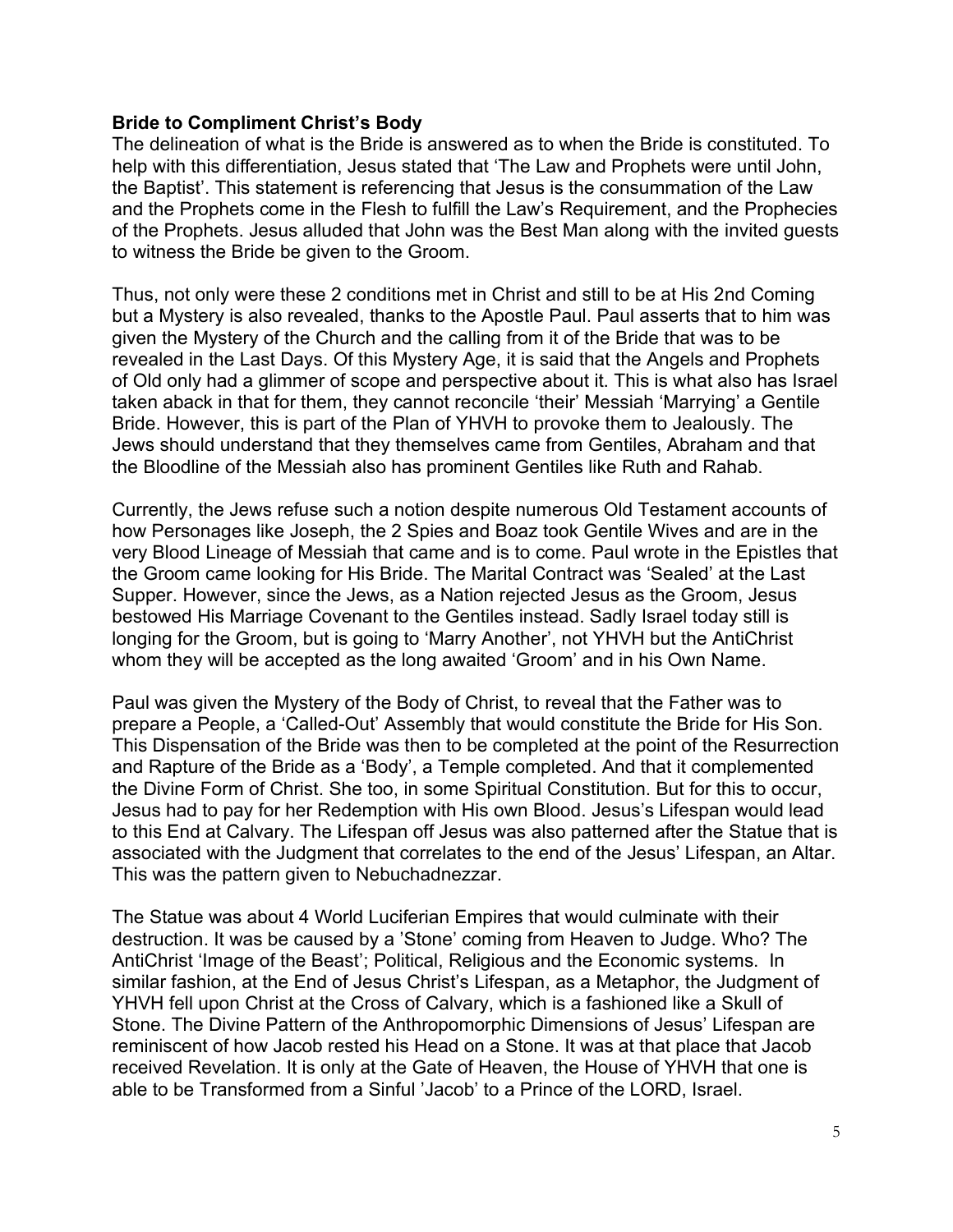## **Stone of Judgment**

Then there are the other 'Stones of Judgement, the Tables of Moses or of YHVH that were boxed in the Ark of the Covenant within the Holy of Holies. This was in the House of YHVH where He met with His Covenant People. It is as if the LORD Himself the Prince of Israel, of Peace, i.e., 'Salem' was resting His Head on the Stone Tablets, if one the Anthropomorphizes the Temple of YHVH. The Base at the Feet corresponded to the Stone Altar that like the Statue of Nebuchadnezzar, it speaks of the place of Judgment and Sacrifice; 'Feet to the Fire'. But to contrast, the Bible is clear that the Church or the Body of Christ is being constructed as a Spiritual House made up of individual Members, Living Stones as it were that one day will be completed.

One of the prescripts of the Book of Revelation is to have Christ the Groom evaluate His Bride to be, which is the 7-Fold Analysis of the 7 Churches of Asia that typify the Church as a whole, the Bride that is to be Presented. Nonetheless, Christ warns of certain Moral Deficiencies that if left unchecked, will result in a removal of such a Portion or Reward that would have been allotted at the Bema Seat of Christ. The context in not referring to a Loss of one's Salvation in Jesus or of the Soul to suffer Eternal Damnation. As the Book of Romans states, 'The Promises and Call of GOD are irrevocable'. This means that Jesus, upon having His Believers proclaim a Genuine Confession of Faith and Conversion, are Eternally Sealed with the Indwelling of the Holy Spirit. It is a Permanent Condition. Now as to the Rewards, that is a post-Salvation Works prepared in Christ to enter into.

Until the Rapture, Christ admonishes His Church to Repent of Sin that is allowed Individually and Corporately. This is what the whole issue of the Bema Seat of Christ is about once the Bride has been made ready. It is not unto Judgment but Evaluation of the Bride for Rewards. This notion comes from the Roman Conquest of an Empire in that the Spoils of Battle were Paraded before the Caesar in the Roman Forum. It was a Display of what the Legions had accomplished and what Victories were won as they were listed on their Banners in the Processional March before the Emperor. This it will be the same as the 'Saints go Marching In'…Christ will Display the Victories of the Church as each individual Saint and 'Churches' perhaps have their Victories and Spoils listed as they Pass the Review Stand of Christ to be Acknowledge and Inspected.

Thus, the Bema Seat of Christ is about the Saints in Glory and that by Fire that will Test the Works done in Christ's Name and Power, or lack thereof. This is the Wood, Hay vs. the Gold, Silver and Precious Stones of Believer's Works. This Evaluation has to do with the Talents given to Individuals at the Point of Salvation by the Holy Spirit to help contribute and build-up the Church with collectively. This is why at the time of the Rapture, those 'Virgins' not Prepared, not Spotless, not Made Ready will be left behind; perhaps. 'Being Made Ready' is not Works. Now there is a 'Work' that is required for Salvation. The Bible defines it. 'What is the Works that one must do to be Saved? It is to Believe. The Unbelievers will also have an Evaluation. It will be at the other Throne, the White Throne Judgment. Since Sin has already been paid for by Jesus on the Cross; the justification of Humanity will be solely based on one's Works. This is why 'the Books will be opened', and such people will be Judged according to their Works.